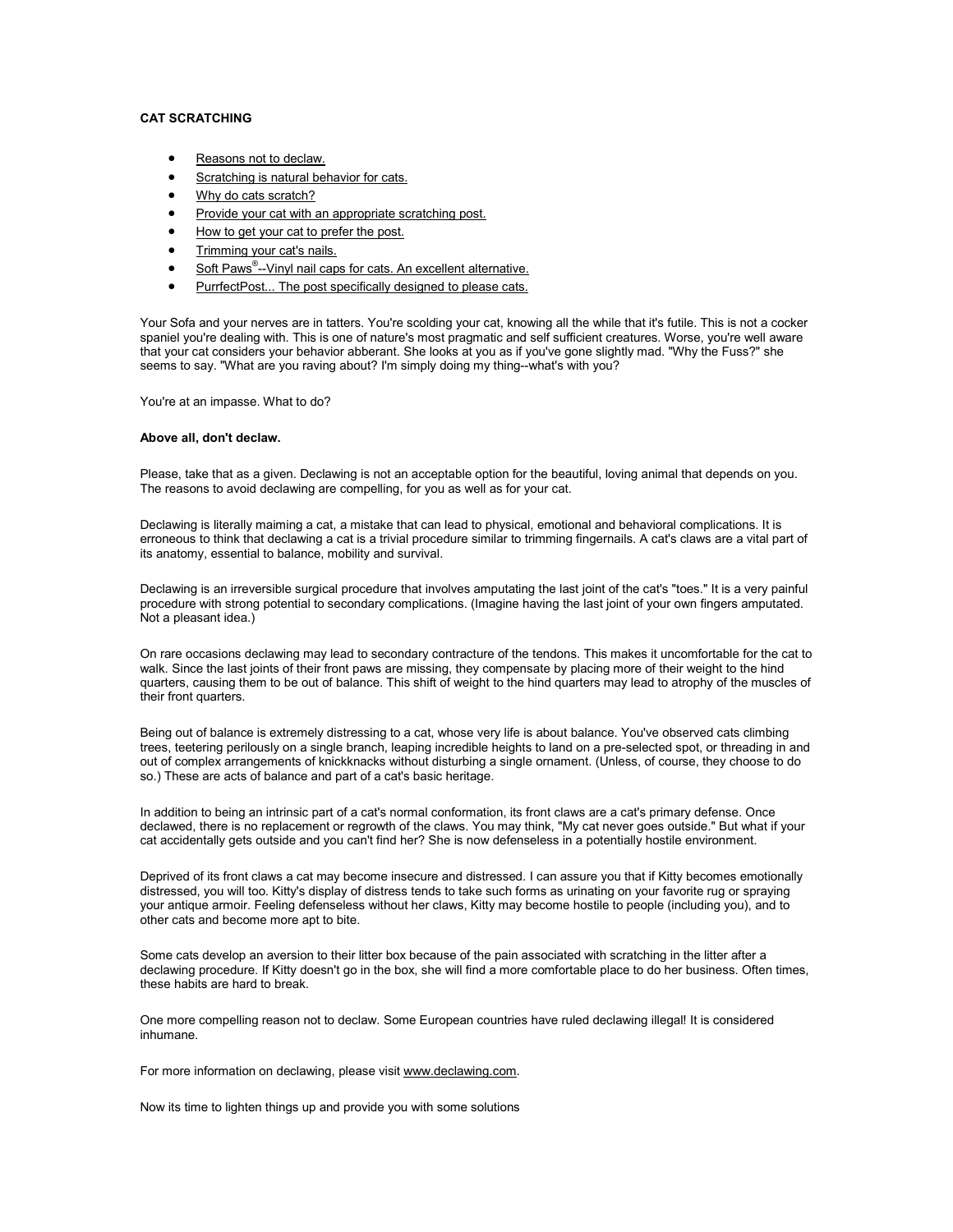## **Remember: Knowledge is power**

Understanding the situation is half the battle. You and your cat are about to teach each other some valuable lessons.

#### **Lesson 1-Scratching is a natural behavior for cats.**

This isn't exactly a revelation, since you probably have the evidence everywhere--in the tattered corners of your sofa, the shredded drapes, your frayed nerves. Though Kitty's natural propensity for scratching may not be big news, it is a fact that you'll need to take into account if you're to make any headway in winning the battle to keep her from scratching in places you consider undesirable.

## **Lesson 2- You can't keep your cat from scratching.**

What you can do is stop her from scratching those items you value and want to keep in their relatively pristine state.

Bear in mind Mark Twain's advice, which applies universally: Never try to teach a pig to sing; it frustrates you and annoys the pig. Translate this bit of wisdom to your dealings with cats and you'll avoid a good deal of futility and frustration.

You can't make a cat do anything she doesn't want to do. Get clear on that. And getting her to stop something she enjoys is just about as difficult. Therefore you have to think smart and re-channel her desires.

## **A word about punishment--Don't do it!**

Cats don't understand physical punishment. In addition to it being wrong to hit your cat, punishment simply doesn't work and is likely to make your situation worse. Clever though Kitty is about many things, she won't understand that you're punishing her for scratching the couch. She will only compute that sometimes when you catch her she is treated badly. This may make her insecure and stimulate her to scratch more or develop other undesirable behavior problems.

Eventually you will break the trust and security that is the basis for your cat's relationship with you, and you will find it very difficult to catch her for any reason at all.

Cats have excellent memories and hold serious grudges.

#### **Lesson 3- Why do cats scratch?**

More to the point, why do they scratch your prized possesions? Understanding your cat's need to scratch is more than just an act of charitabilty on your part. It's the key to channeling Kitty's efforts to more acceptable areas.

## **Marking their territory**

Scratching is a territorial instinct by which cats place their mark and establish their turf. Through scratching, cats mark their domains with more than just visible signs of claw marks. Cat's paws also have scent glands that leave their own special scent on their territory.

And this is why they mark the most visible portions of your house. It's Kitty's way of adding her own personal touch to your (and her) home. Her version of interior decorating.

## **Exercise**

Scratching also serves to keep your cat in shape. The act of scratching stretches and pulls and works the muscles of a cat's front quarters--a cross between a feline gym workout and Kitty Yoga.

#### **Sheer pleasure**

Hey! It *feels good* to scratch.

So give up the idea of reforming Kitty's desire to scratch. Rechannel her into scratching where you want her to. You'll both be happier.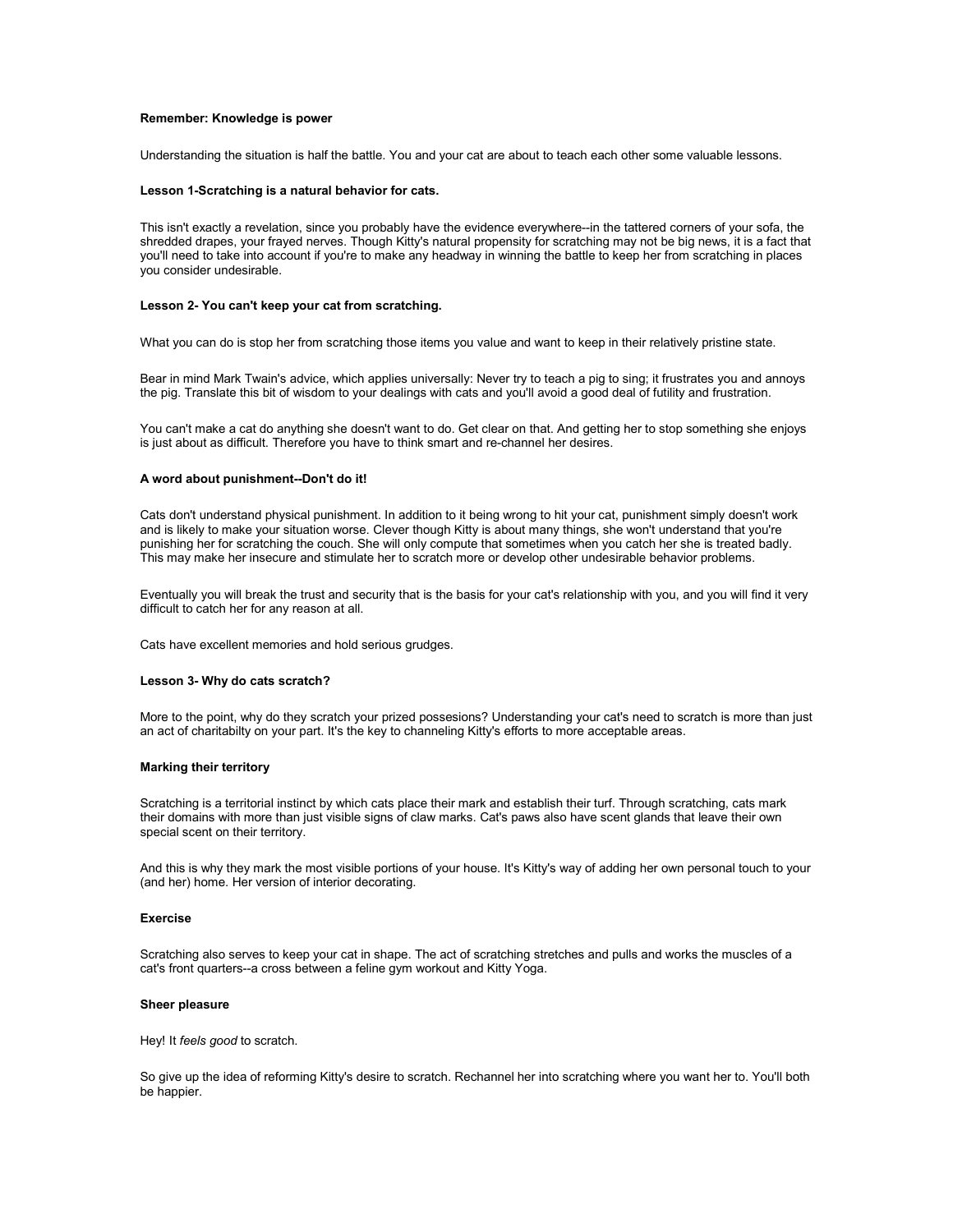## **Lesson 4- Provide your cat with an appropriate scratching post.**

Since your cat brings you so much joy, you decide to buy her the softest, prettiest and most luxurius scratching post you can find. You take it home and your feline friend gives you a blank stare and walks away. This activates your parental guidance mechanism and you decide to show her how to use the post by taking her front paws and making scratching motions at the post. She of course struggles till she gets free of you and then treats you with utter disdain for the rest of the day.

Never make the mistake of trying to "show her how" to scratch anything. You'll only offend her. She knows pefectly well how to do it. She just reserves the right to scratch when and where it suits her.

## **Lesson 5- Remember, we said** *appropriate***.**

Bear in mind that your idea of desirable and Kitty's may not coincide. Cats like rough surfaces that they can shred to pieces. (The exception of course is your velvet couch, which has its own particular appeal.) The scratching post with the most aesthetic appeal to your cat is often a tree stump, though this is a bit unwieldy in a one-bedroom apartment. Whatever post you choose, it must be tall enough for her to fully extend her body, and most important, it must be secure. If it topples over even once, she won't go back to it.

Sisal scratching posts are ideal for releasing Kitty's primal urges. This is a material she can shred to pieces with great satisfaction. I am referring to the sisal textile material, not the sisal rope. Sisal material has a perfect texture and grain for kitty to shred, and that is what she wants to do. (Studies have shown most cats prefer to mark their territory with vertical shredding marks, sisal textile provides the perfect surface for this behavior.) Be sure not to throw it away when it is shredded, since that's when she's broken it in satisfactorily, and she will not appreciate your tidiness.

A good post should be tall enough for your Kitty to fully stretch her body, usually at least 28 inches tall, and should be very stable. An excellent example of an exceptional scratching post is the [Purrfect Post](http://www.purrfectpost.com/).

The reverse side of rugs provides a good, satisfyingly resistant texture for clawing. You can place a piece of rug material over an area of carpet wher Kitty has already been scratching. However, it must be stationary. Secure it so it doesn't move by duct taping the edges or placing it under furniture. You can also staple pieces of rug to a wall or post.

## **Lesson 6- How to get Kitty to prefer the post.**

Remember that an important part of scratching is the cat's desire to mark a territory, so a scratching post should be in an area that's used by the family, not hidden in a back corner. After a time you can move the post away to the periphery of the room, but you'll need to do this gradually.

Initially, put the post where your cat goes to scratch. This may be by a sofa, a chair or wherever Kitty has chosen as her territiory, and you may need more than one post to cover her favorite spots. Security is a major factor in making the post appealing to your cat. If it topples or shakes, she won't use it. It should either be secured to the floor or have a base wide enough and heavy enough to keep it stable.

Encourage Kitty to use her post with clever enticements. Feed her and play with her by the post. Rub dried catnip leaves or powder into it. Make all the asssociations with the post pleasurable. Reward her with a favorite treat when she uses it. Have her chase a string or a toy around the post or attach toys to it, which will result in her digging her claws into it. Eventually she will learn to love it and regard it as her own. It's also a good idea to put a post where Kitty sleeps. Cats like to scratch when they awaken, especially in the morning and the middle of the night. If space permits, a scratching post in every room of the house is a cat's delight. The most important place is the area of the house in which you and Kitty spend the most time. I have many sisal posts in my house, yet often in the morning my cats line up to use the one in the living room.

If at first Kitty is reluctant to give up her old scratching areas, there are means you can use to discourage her. Covering the area with aluminum foil or double-sided tape is a great deterrent. These surfaces don't have a texture that feels good to scratch.

Remember too that Kitty has marked her favorite spots with her scent as well as her claws. You may need to remove her scent from the areas you want to distract her away from. You will find pet odor removers in pet stores and many supermarkets as well.

Cats have an aversion to citrus odors. Use lemon-scented sprays or a potpourri of lemon and orange peels to make her former scratching sites less agreeable to her.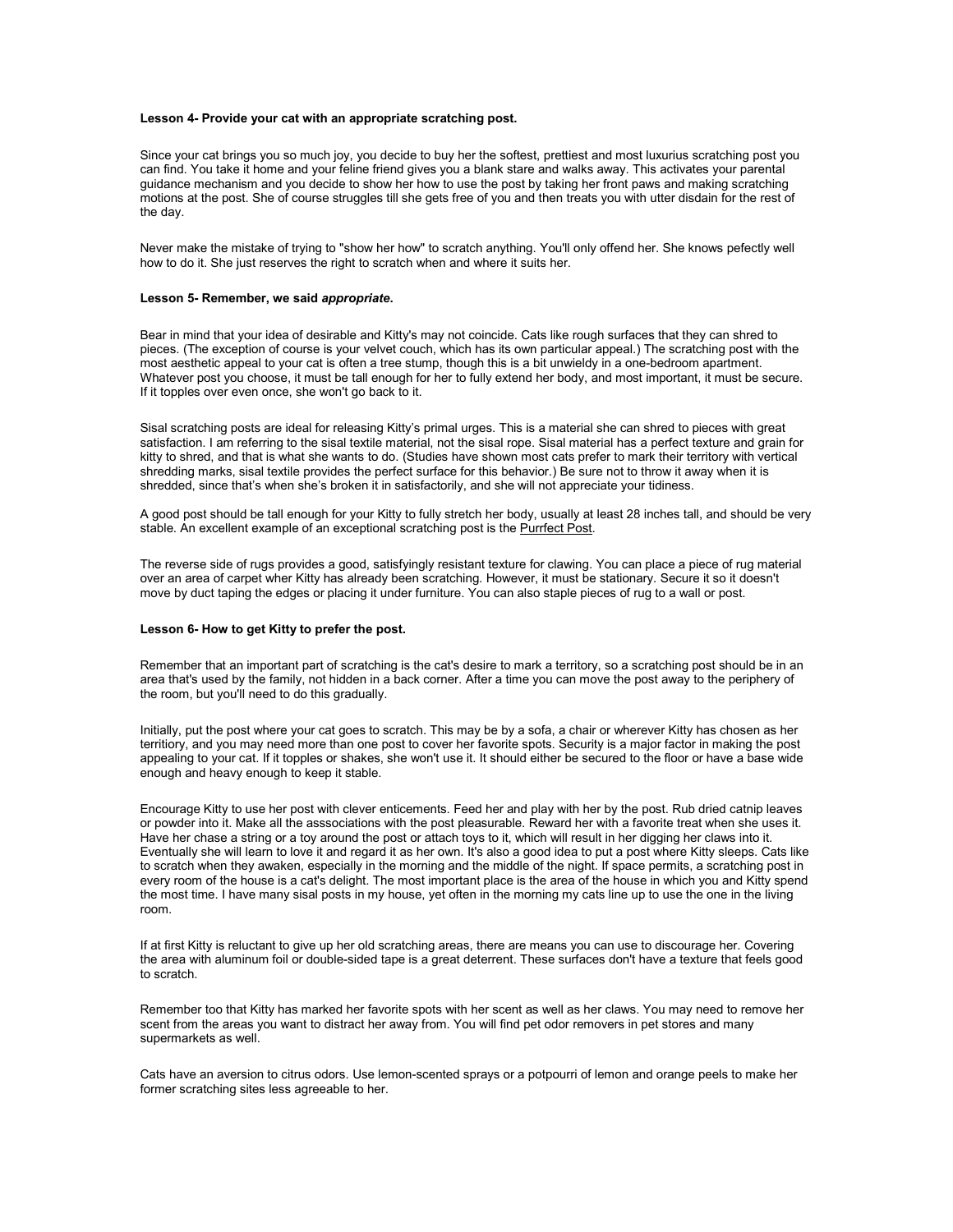If Kitty still persists in scratching the furniture, try squirting her with a water gun or a spray bottle set on stream. Another option is a loud whistle or other noise-maker. You must employ these deterrents while she is scratching for them to be effective. The point is to establish an aversion to the spot you don't want her to scratch.

## **Lesson 7- Start them young.**

If you are starting with a kitten, consider yourself fortunate. It's much easier to initiate good habit patterns than to correct undesirable ones.

From the beginning teach your kitten the appropriate place to scratch. Use the methods already described, especially playing around the scratching post to capture her interest. Take advantage of your kitten's desire to play and attach toys to the post. She will soon "dig in" to catch her toy and discover how good it feels to scratch this surface.

Do *not* take her paws and make her scratch the post. This is a major turn-off and will only inspire a bratty "you can't make me" attitude. Even at an early age, cats refuse to be coerced into doing what they don't want to do.

If she starts to scratch an inappropriate object, immediately place her in front of her scratching post and begin petting her. Some cats will begin kneading when petted, thus digging their claws into the desired surface and establishing this as a fine place to scratch.

Cats are creatures of habit. Start them off with good ones.

## **Alternate Solutions**

## **Trimming your cat's nails.**

Though you should never declaw, you may defray some of your cat's potential for destruction by carefully trimming the razor-sharp tips of her claws. You will find this endeavor more easily accomplished by two people, one to hold Kitty and one to trim her nails. Though she enjoys other forms of pampering, Kitty will not find a manicure soothing.

Gently hold Kitty's paw in one hand and with your thumb on top of the paw and forefinger on the pad gently squeeze your thumb and finger together. This will push the claw cear of the fur so it can easily be seen. You will notice that the inside of the claw is pink near its base. This is living tissue that you do not want to cut. *Trim only the clear tip of the nail.* Do *not* clip the area where pink tissue is visible nor the slightly opaque region that outlines the pink tissue. This will avoid cutting into areas that would be painful or bleed. The desired effect is simply to blunt the claw tip. Many different types of nail trimmers are available in pet stores, but I find human toenail clippers easy and effective to use.

If by now you're rolling on the floor laughing because you know your cat isn't *about* to let you trim her claws, here are a couple of guidelines that will help make this a possibility: Patience and preparation.

Rushing into a full-scale claw trimming is a foolhardy move unless you're really into operatic drama and traumatic events. As you well know, cats hate to be restrained. And they don't like you fooling with their paws, which comes across as threatening. After all, their claws are a major tool for survival, and Kitty may consider your motives suspect.

This is where preparation comes to the rescue. For approximately a week before her manicure, begin making Kitty accustomed to having her paws handled. While petting and soothing her, start massaging her paws, especially on the under side. Gently press on the individual pads at the base of her claws. You may want to give her treats to reward her for not protesting. (Or as in the case of my own cat, to distract her from doing so.) The point, of course, is to make the process reassuring so that she will eventually feel comfortable enough to let you handle her paws without protest.

Next, be patient. Don't attempt to trim all her nails at once. Trim one or two at a time, reward her with affection or food, and then let her do as she wishes. Cats are not strong on patience or restraint. As the creature theoretically higher on to evolutionary scale, that's your department. Don't attempt to change your cat. Instead make it tolerable for her. Eventually trimming will become a completely non-traumatic experience.

# **Soft Paws® --An excellent alternative**

If all of this is too time consuming and you have a strictly indoor cat, you have another very desirable option; a wonderful product called Soft Paws®. These are lightweight vinyl caps that you apply over your cat's own claws. They have rounded edges, so your cat's scratching doesn't damage your home and furnishings. You can find Soft Paws® on the web or call 1- 800-989-2542.